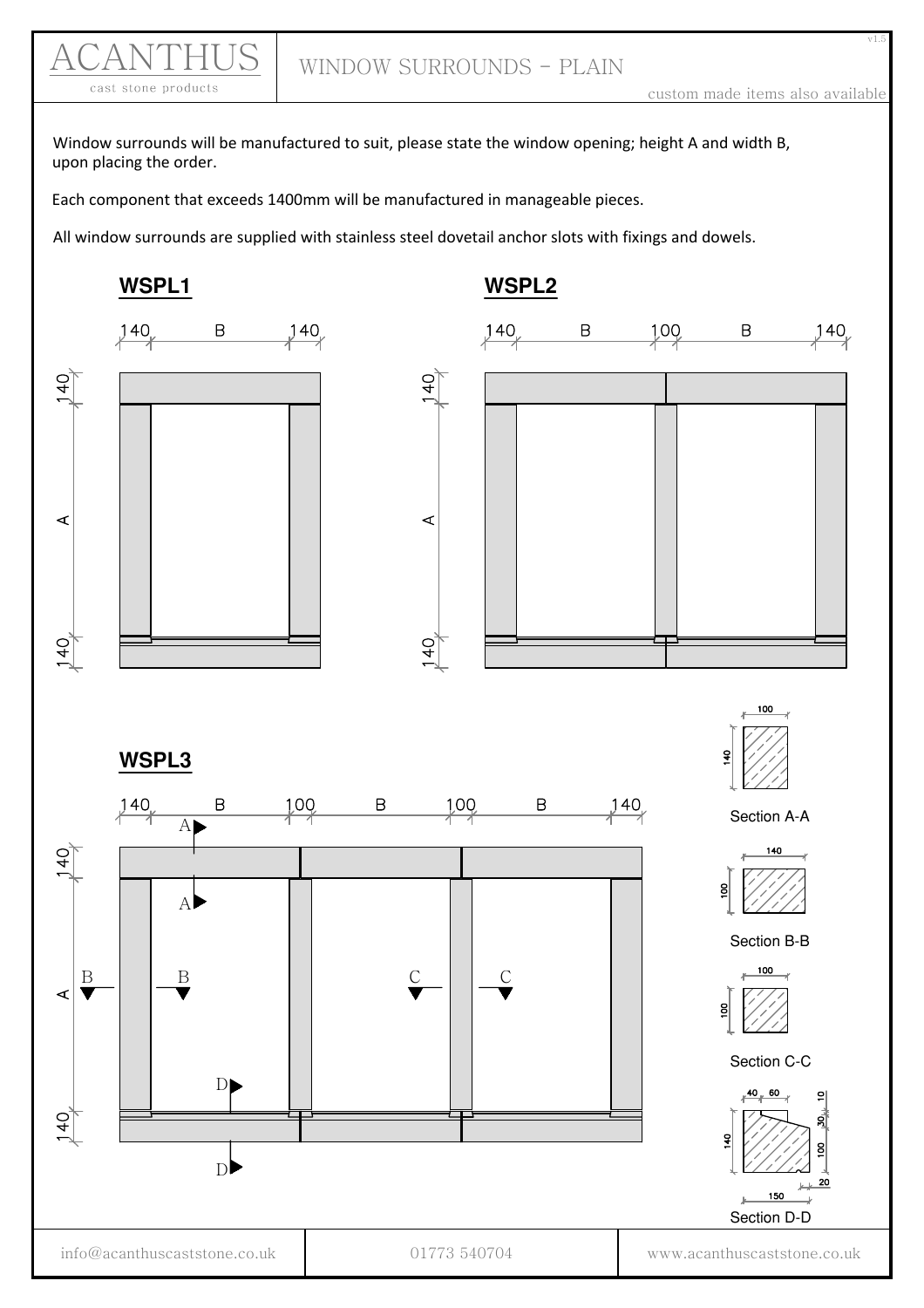

v1.5

Window surrounds will be manufactured to suit, please state the window opening; height A and width B, upon placing the order.

Each component that exceeds 1400mm will be manufactured in manageable pieces.

All window surrounds are supplied with stainless steel dovetail anchor slots with fixings and dowels.

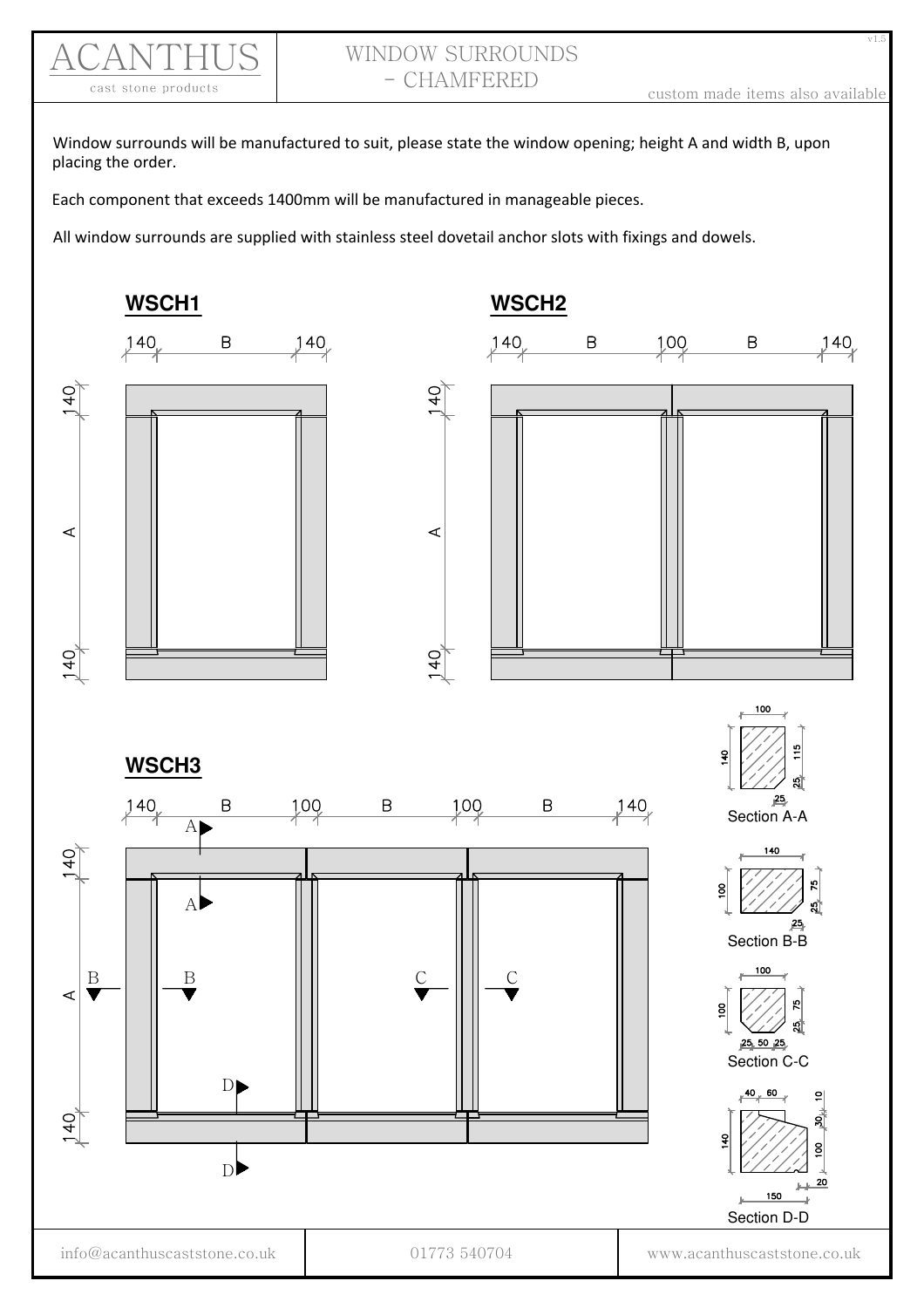

Window surrounds will be manufactured to suit, please state the window opening; height A and width B, upon placing the order.

Each component that exceeds 1400mm will be manufactured in manageable pieces.

All window surrounds are supplied with stainless steel dovetail anchor slots with fixings and dowels.

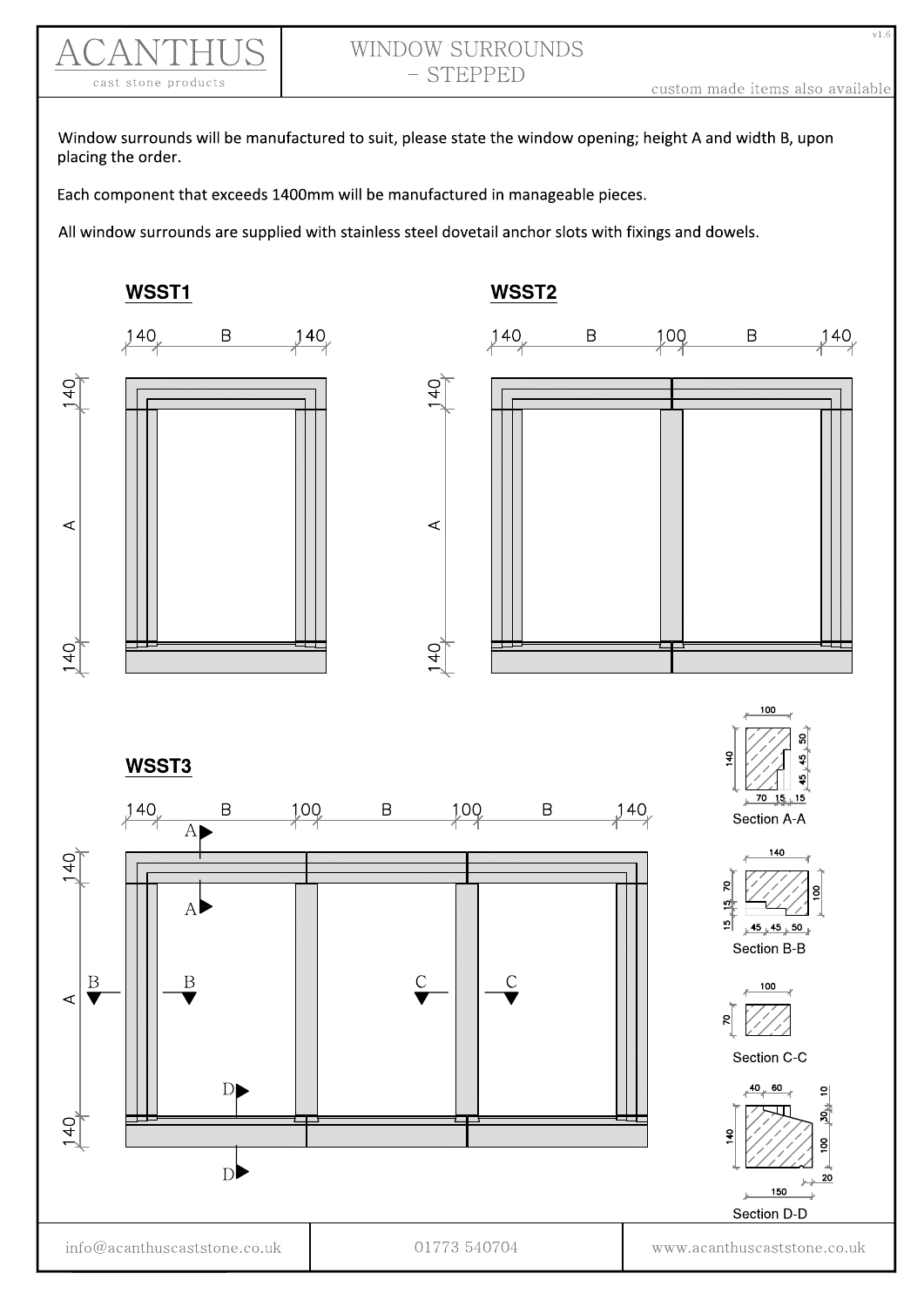WINDOW SURROUNDS - IN/OUT cast stone products custom made items also available Window surrounds will be manufactured to suit, please state the window opening; height A and width B, upon placing the order. Each component that exceeds 1400mm will be manufactured in manageable pieces. All window surrounds are supplied with stainless steel dovetail anchor slots with fixings and dowels. WSIO1 WSIO<sub>2</sub>  $x^2$ <sup>15</sup> $x$  B  $215$  $\overline{B}$  215  $\overline{B}$   $\overline{215}$  $140$  $215$  $215$  $\prec$ ⋖ 215 215 100  $215$ WSIO3 у.  $x^{215}$  $\overline{B}$   $\overline{215}$  $140<sub>u</sub>$  $\,$  B  $140$  $\sf B$  $75$  $25$  $\overline{A}$ Section A-A 215  $215$ 12  $\overline{8}$ ्रौ  $\overline{160}$ \_<br>\_\_55 \_ Section B-B 140  $140$ **ی**  $\overline{8}$  $\prec$ B D D К នា៎ \_<br>\_\_55\_\_  $, 55, 30, 55$ 85 Section D-D Section C-C E  $215$  $\Omega$ 8  $\overline{2}1$ 

info@acanthuscaststone.co.uk

 $E$ 

www.acanthuscaststone.co.uk

100

Section E-E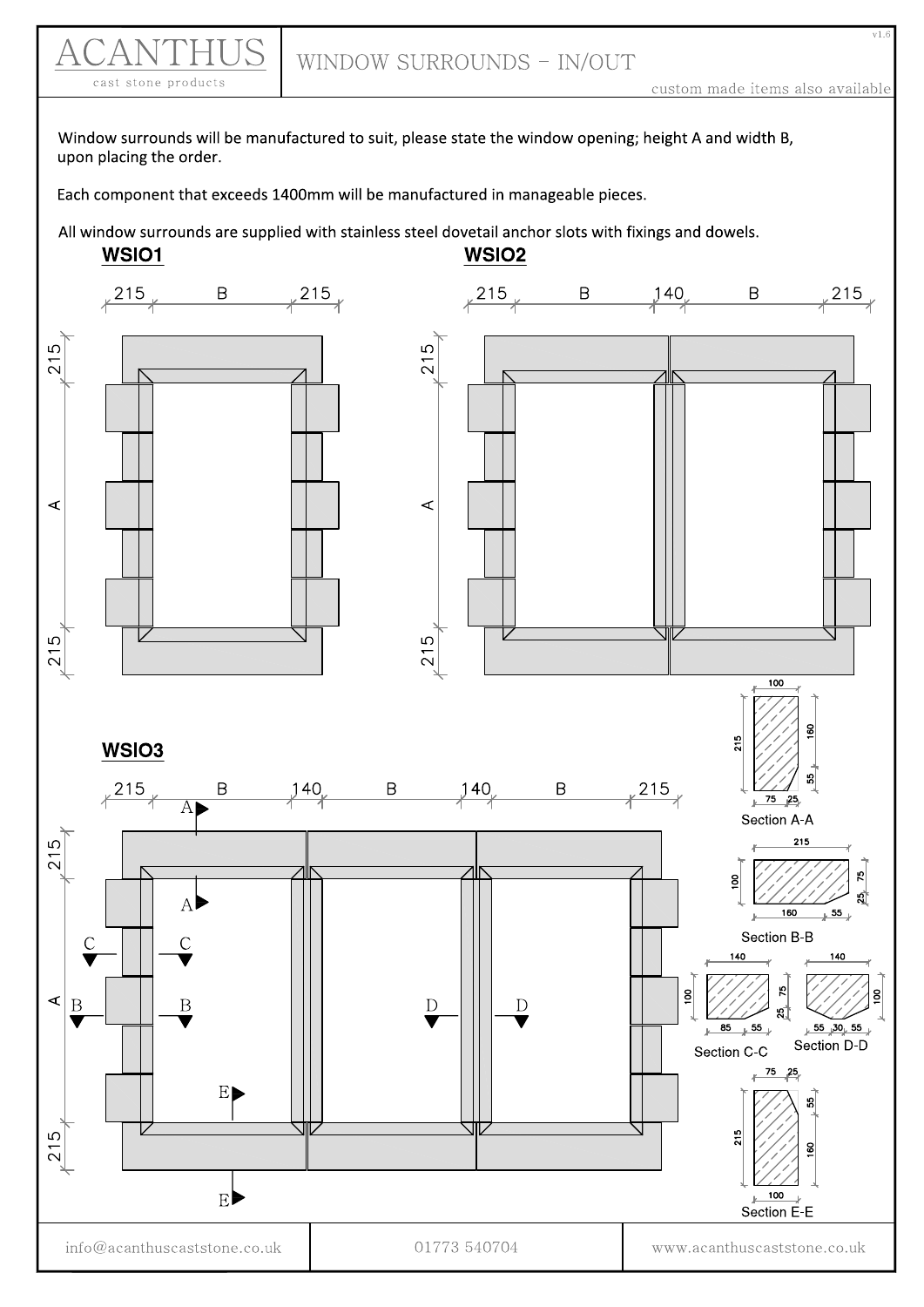

cast stone products

custom made items also available





**GWS2 - AB** 





**GWS3 - AB** 



Windows drawn are to suit a 630mm by 1060mm window opening.

Sizes can be amended to suit any width or height; excluding the semi-circular and triangular pediment as these are supplied to suit a single window surround at 630mm opening

When ordering please pick the code relating to how many opening are needed.

Then, if required, postfix it with the desired letters, eg GWS3 - AB is for 3 windows and has the extra A and B unit on above.

NB - The units with code C & D can only fit the GWS1. Other sizes can be made to order

| info@acanthuscaststone.co.uk |  |
|------------------------------|--|
|------------------------------|--|

01773 540704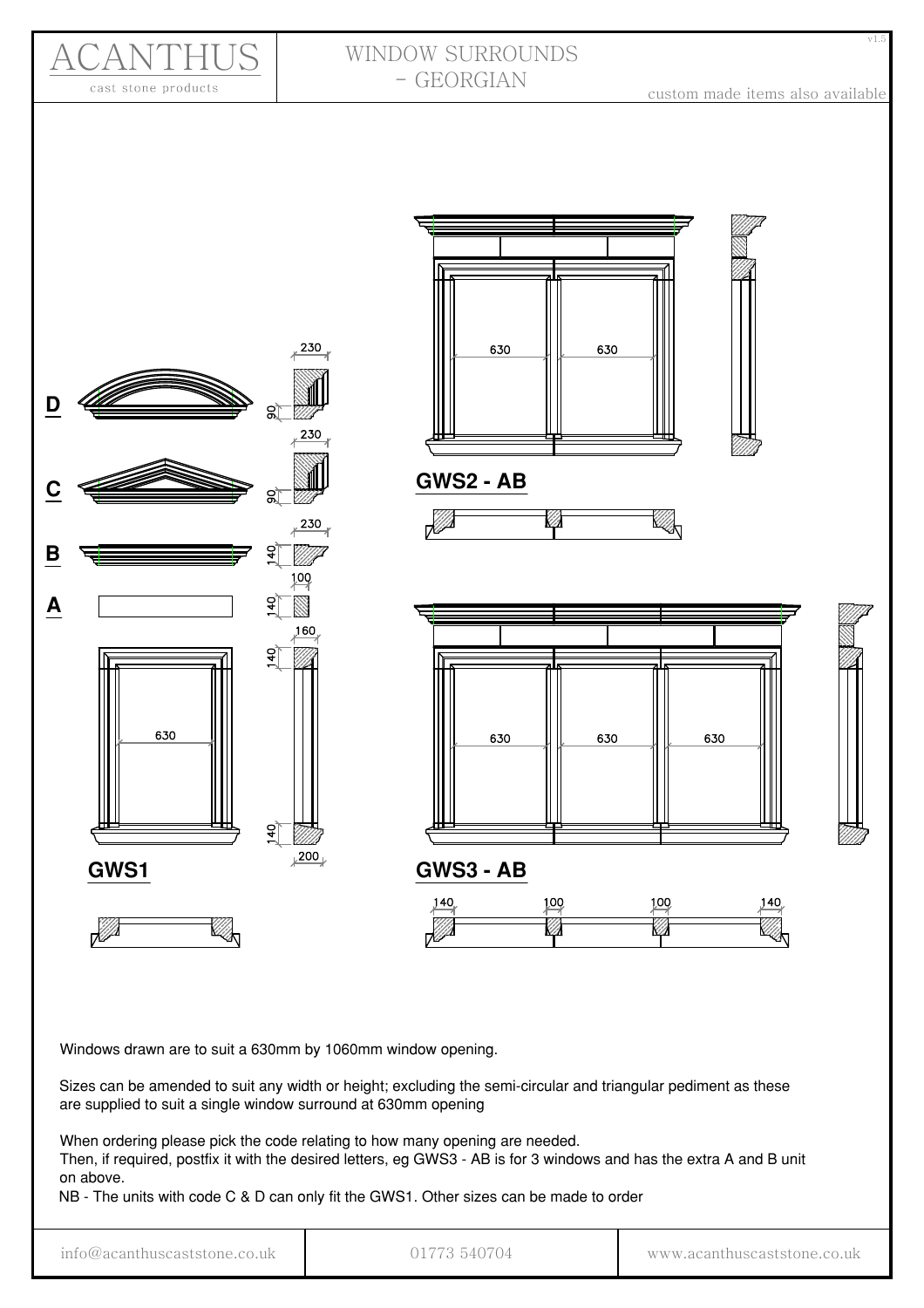

- CIRCULAR 1

WINDOW SURROUNDS

custom made items also available

 $125$ 

 $v1.5$ 

All circular window surrounds have been based on a 600mm diameter window.

**WSCP1** 



 $140$ 610 890

**WSCP1-K** 



**WSCC1-K** 

WSCC1

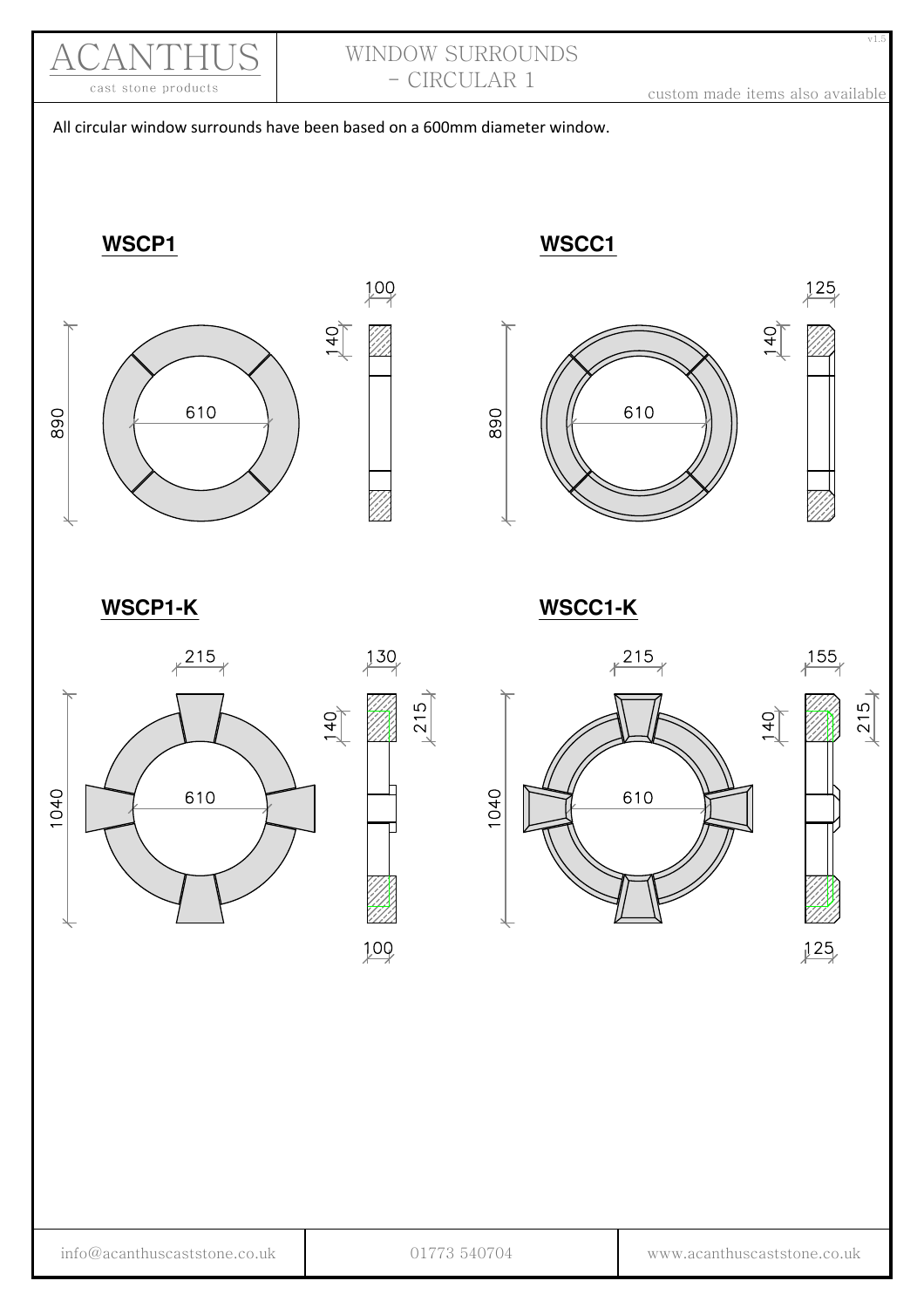

WINDOW SURROUNDS - CIRCULAR 2

1190

custom made items also available

 $125$ 

 $\frac{40}{4}$ 

 $v1$ .

All circular window surrounds have been based on a 900mm diameter window.





WSCP2-K







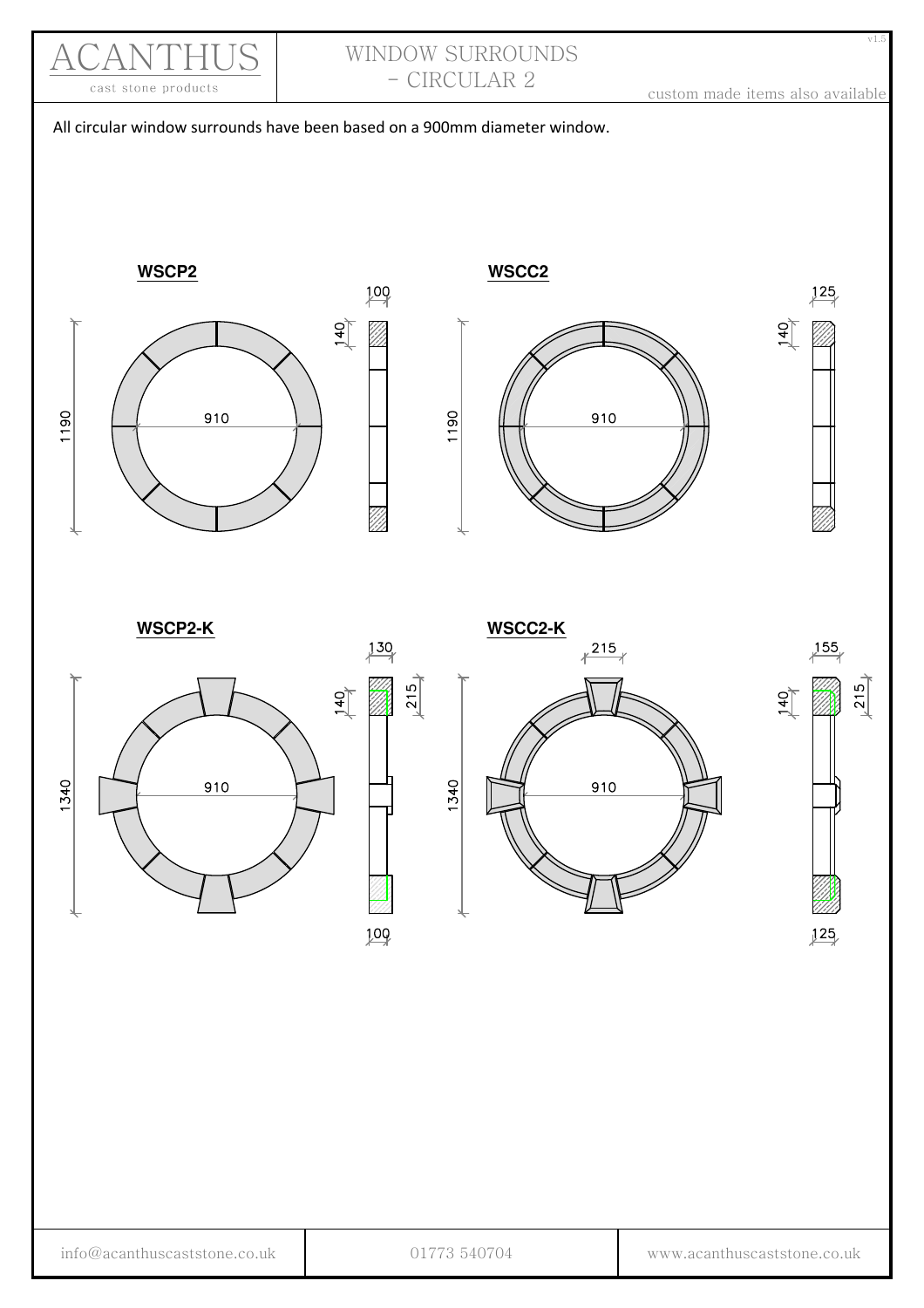